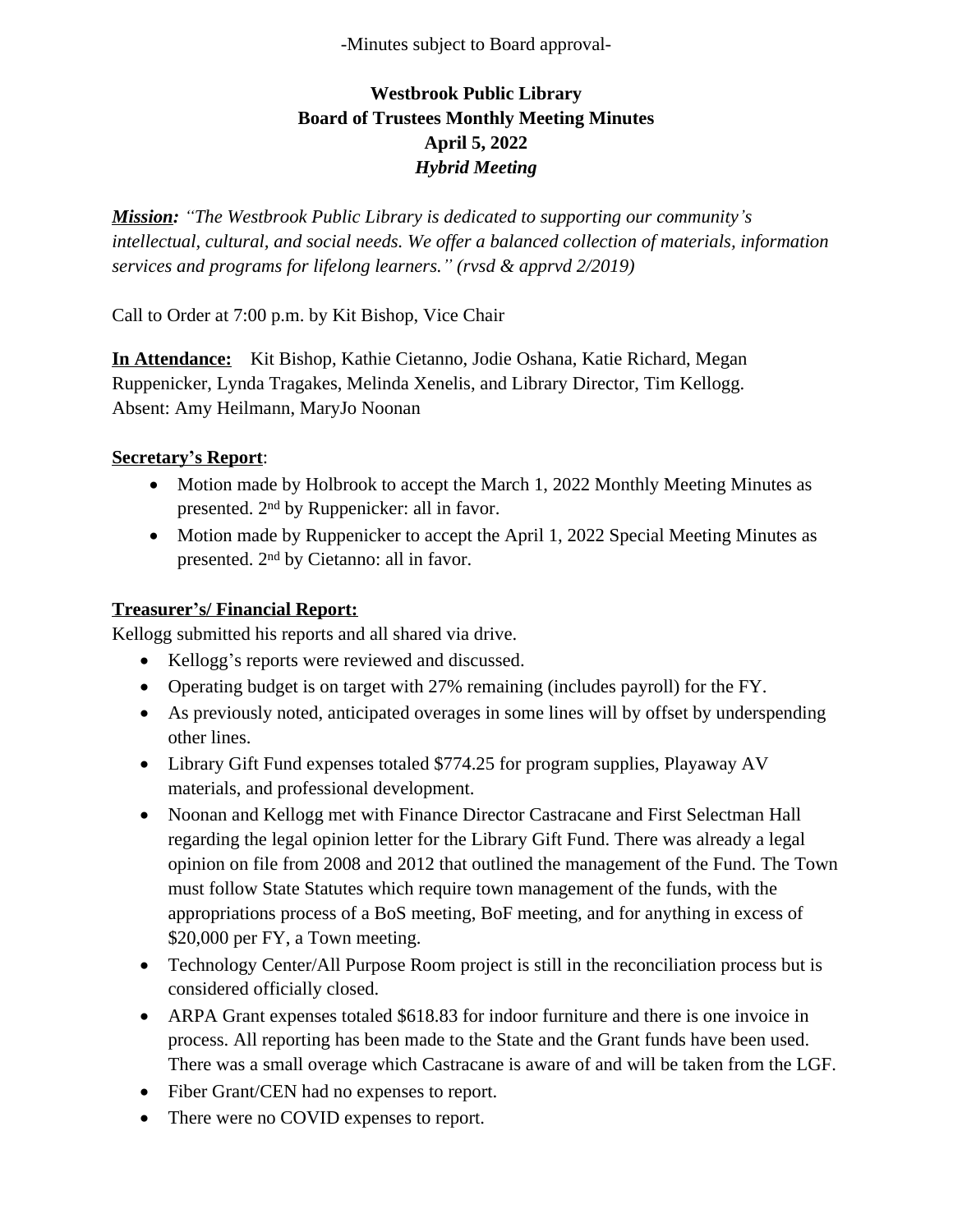- The BoS/BoF have approved the FY 22/23 Operating Budget. The final step is a public Budget Hearing on 4/13/22. The \$5,500 capital improvement request for shelving was authorized to be moved from the Capital Plan to an appropriation in the current FY. That process will take place on 4/12/22 for BoS, 4/13/22 for BoF, and a tbd Town Meeting. The Summer Reading Grant will also be appropriated at both meetings.
- Motion made by Cietanno to accept Financial Report as presented. 2 nd by Xenelis; all in favor.

### **Library Director's Report:**

Kellogg submitted his report with specifics.

- **o Collection/Services**
	- Statistics reviewed and provided in the Drive. Patron visits were over 1000 for March and physical circulation has continued to stabilize and be on track with pre-pandemic years. Digital circulation continues to exceed pre-pandemic years.
	- Ariel and staff have continued to clean up the Reference section and are waiting for assistance from Public Works to move some shelving between areas.
	- All services have continued to be offered to Library patrons. Delayed opening (11) am) on 3/26/22 due to the annual Daisy Dash 5K.

## **o Building/Grounds**

- Interior painting on the lower level has been completed. Future project will be stairwell and main library area.
- Alarm battery replacement is still in process.
- Fire exit maps will be installed with the assistance of the Fire Marshall.
- Fire capacity signs have been posted in the Community Room (policy states 80) people/ fire code allows over 100)
- Facilities Capital request for replacing the lower level carpet/flooring tile is still in process.
- HVAC maintenance is in process.
- Natural gas conversion is in preliminary stages.

## **o Staffing/Planning**

- ARPA Grant as mentioned in Financial Report, final grant report to State Library is complete and nothing more is required by the State.
- CEN Project installation should be done in April with a live connection in May. Fiber cable and equipment installation work was done on 3/17/22 and 3/31/22.
- Brief discussion of interim process with regard to CEN project and related contact information.
- Regular professional meetings have continued to be attended by Kellogg, Ariel, and Tricia.
- Grants The Summer Reading Program grant from the CT State Library was awarded for \$2000 and is on the required agendas for upcoming BoS/BoF meetings as required under the town's grant approval process.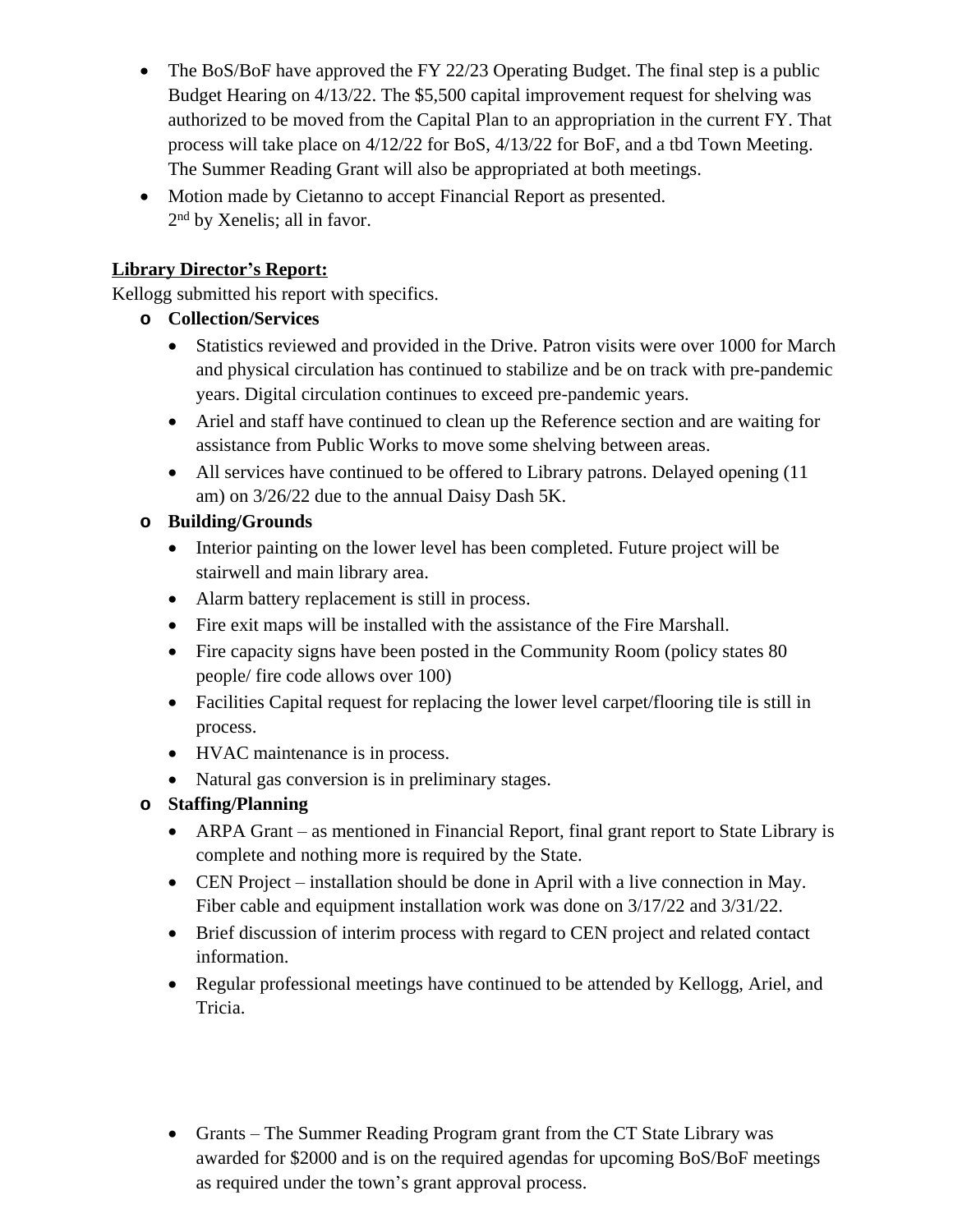• Kellogg plans to spend final week preparing for a smooth transition and continuing to share information.

### **o Community / Engagement**

- The Lew Daniels Technology Center hosted a four-part Computer Basics series in March presented by Shoreline Adult Education. Although it did not have the anticipated attendance, it was well received by those who did attend.
- The Friends of the Library sponsored the expenses related to the Oreo March Madness program, the Computer Basics series, museum passes, and tax form printing in March. A plan is in place to provide ongoing support to the staff during the interim period.
- Ariel held an Oreo March Madness to-go event, the monthly Teen Advisory Board meeting, and the monthly Homeschool Library Research program.
- Tricia held weekly story times and collaborative programs with Parks and Recreation. She will be doing April Vacation programming.
- The Toy Library will be spotlighted at the annual CLA conference in May and Tricia will participate.
- The Westbrook Book Club and 4<sup>th</sup> Tuesday Genealogy groups met in March.
- A result of a collaborative effort with the Madison Library who received an ALA humanity grant, Westbrook and Clinton libraries will receive two paid programs featuring the Ubuntu Storytellers in May and June. Ariel has been in touch with the organizers.
- CFMC Kindness project ideas are in process.

# **Committee Reports**: None

## **Correspondence**: None

## **Old Business:**

• Kellogg suggested that the COVID Addendum of the Meeting Room and Storage Policy be deactivated. (allows for full capacity of the spaces). Motion made by Holbrook. 2nd by Xenelis: all in favor

## **New Business**:

- The annual LGF letter for appropriation of \$19,000 will be forwarded to the BoS and BoF. A motion was made to approve the request/letter by Ruppenicker. 2<sup>nd</sup> by Tragakes; all in favor.
- The Summer enrichment program award of \$2000 will also be forwarded to the BoS, BoF, and Town meeting as required. A motion was made to submit the award letter to the Town for the appropriation as required by Cietanno. 2nd by Xenelis; all in favor.
- It had been suggested by Kellogg that Ariel have the ability to schedule increased hours as needed for the Pages during the interim period. There adequate funds in the affected